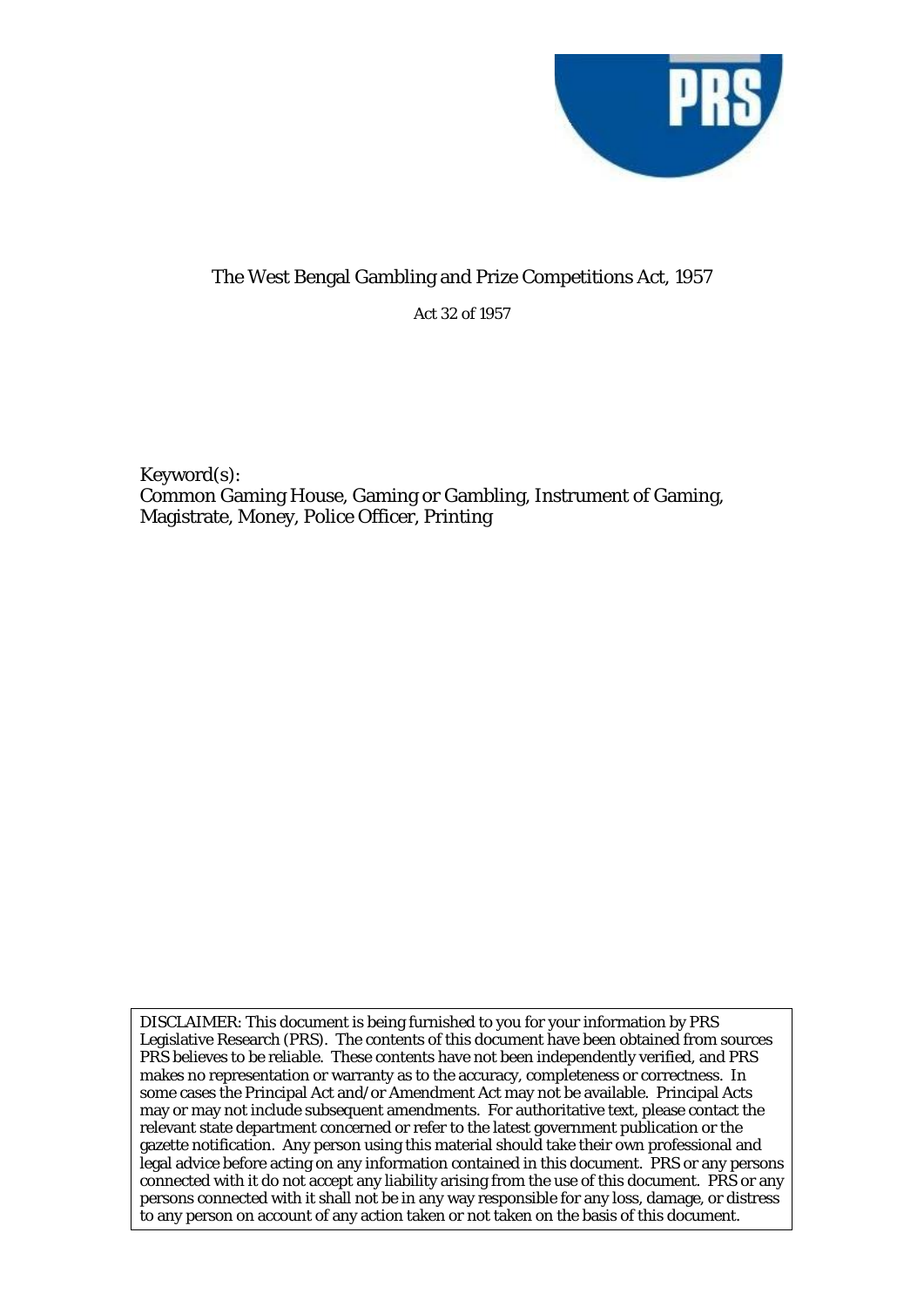# West Bengal Act XXXII of 1957<sup>1</sup>

## THE WEST BENGAL GAMBLING AND PRIZE COMPETITIONS ACT, 1957.

**AMENDED** 

 $\odot$ 

West Ben. Act II of 1973. West Ben. Act XLIV of 1978. West Ben. Act V of 1979.

[12th March, 1958.]

An Act to consolidate and amend the law relating to the prevention of gambling and to provide for the control and regulation of prize competitions.

WHEREAS it is expedient to consolidate and amend the law relating to the prevention of gambling and to provide for the control and regulation of prize competitions;

It is hereby enacted in the Eighth Year of the Republic of India, by the Legislature of West Bengal, as follows:-

#### CHAPTER I.

#### Preliminary.

1. (I) This Act may be called the West Bengal Gambling and Prize Competitions Act, 1957.

(2) It extends to the whole of West Bengal.

(3) This section shall come into force at once and the remaining provisions of this Act, in whole or in part, shall come into <sup>2</sup>force in such areas and on such dates as the State Government may, by notification in the Official Gazette, appoint and for this purpose different dates may be appointed for different provisions of this Act and for different areas.

#### CHAPTER II.

#### Prevention of Gambling.

2. (1) In this chapter unless the context otherwise requires:—

<sup>1</sup>For the Statement of Objects and Reasons, see the Calcutta Gozette, Extraordinary, dated the 22nd November, 1957, Part IVA, page 5553; for proceedings of the West Bengal Legislative Assembly, see the proceedings of the meetings of that Assembly held on the and 11th December, 1957; and for proceedings of the West Bengal Legislative Council, see the proceedings of the meeting of that Council held on the 17th December, 1957.

- Enforcement with effect from the 12th March, 1958-
- (a) of Chapter II of the Act, except section 10, in so far as that section relates to birds, see notification No. 906 Pl., dated 12.3.58, published in the Calcutta Gazette, Extraordinary of 1958, Pan 1, page 959.
- of Chapter III of the Act, see notification No. 910 Pl., dated 12.3.58, published in the  $(b)$ Calcutta Gazette, Extraordinary of 1958, Part I, page 961.

Short title, extent and commencement.

Definitions.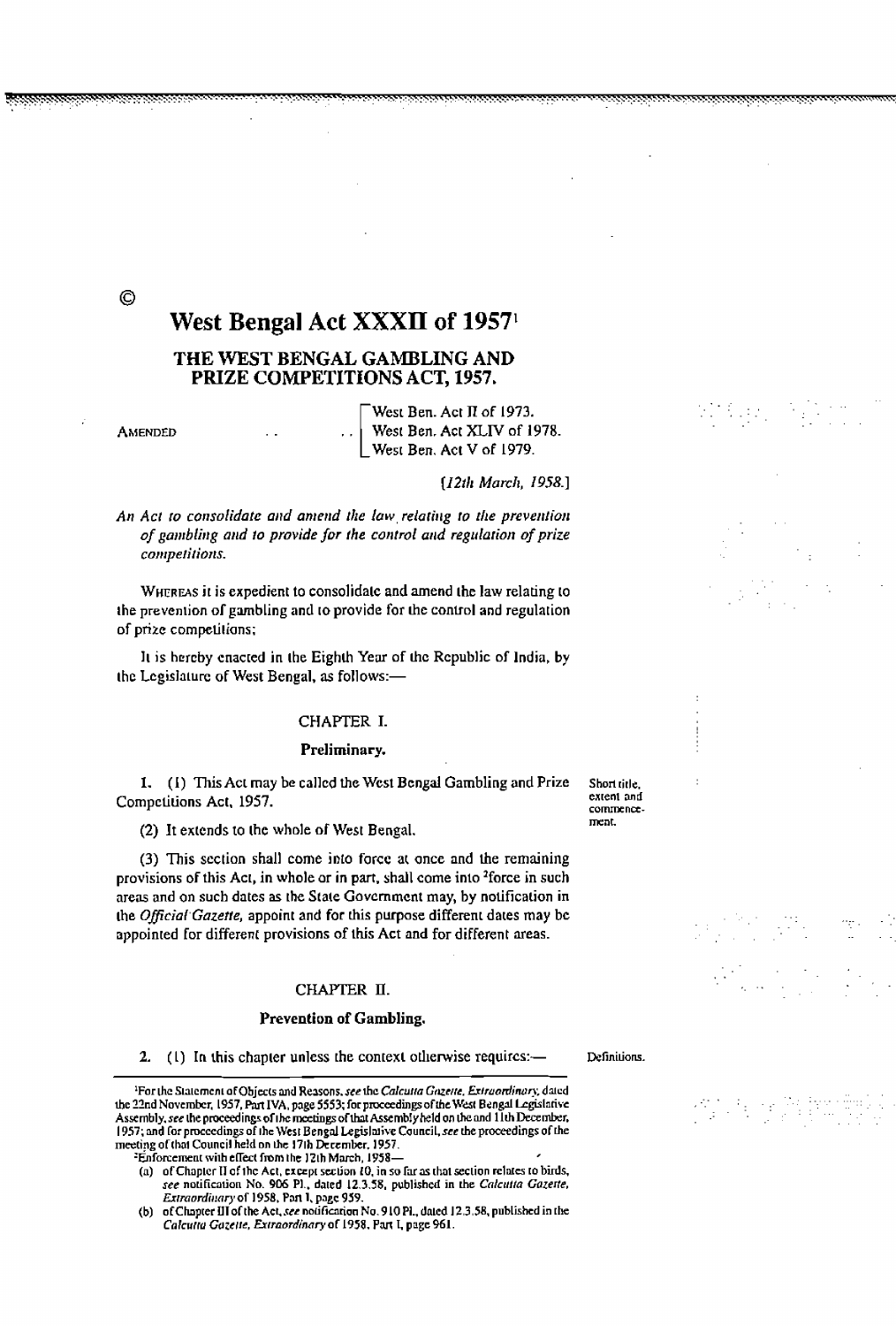#### **[West Ben. Act**

(Chapter II.-Prevention of Gambling.-Section 2.)

**(a)** "common gaming house" **mcans** any **house,** room, lent, walled enclosure, **space.** vehicle, vcssel **or any** place **whalsoevcr, in which any** ins~runienr **of gaming is kept** or used for [he protit or **gain** of the person **owning,** occupying, using or **kccping** such house, room, tent, enclosure, space, vchicle, vessel or place, whether by way of charge for the use of such **house,** room, tent, cnclosure, space, vchiclc, vessel, **placc** or inslrumcnt or olhenvise howsoever;

<sup>1</sup>(b) "gaming or gambling" includes wagering or betting except wagering or betting upon a horse-race, when **such wagcring**  or betting takes place-

- (i) in accordance wirh the terms and conditions **ofa** licence **granted by the State Government under this Act,**
- (ii) on **~b** day on **which** thc race is **10** bc run,
- **(~ii)** in an cnclosure **which** [he liccnscc **or the race course, on which** [he **racc** is to bc run, has set apart for [he **purposc** under thc Lerms of liccnse grantcd under section 2C, in respect of such race course, or in any other place approved by the State Government in this behaIf,
- (iv) with a liccnsed bo~k-m Acr or by **means** of a tolalisator as defined in section 14 of the Bengal Amusements **Ben.Act V ISOS Tax** Act, 1922, **or 1922.**

**but** does not include a loltery or **games of** cards **like** Bridge, Pokcr, **Rummcy** or Nap;

- **(c)** "instrument oigarning" includes any **arlicle used or jnlended ro be used as a means or appurtenance of, or for the purpose** OF **carrying** on or racilitaling **gaming;** .
- (d) "magistrate" mcans a Presidency Magislratc or a **Mogisuntc of** rhc Firn **Class;**
- (c) "money" includes a **chcquc** or **any** other negoiiable instrument, a postal order or a money order;
- *(0* "police officer" means **any** rncmber of the Police force **and**  includes the Commissioner of Police, Calcutta;
- (g) "prescribed" **m'eans** prescribed by **rulcs madc** undcr [his chapter;
- (h) "printing" includes writing or other modes of representing or reproducing words, letters or **Lgures** in a visible form.

(2) For thc purpose of this chapler all **scarchcs** made under **rhc**  provisions of this chapter shall be conducted in accordance with the **provisions of the Code of Criminal Procedure, 1898. Act V Act V** *Act V C* 

**tS9R.** 

<sup>1</sup>Clause (b) was substituted for the original clause by s, 2 of the West Bengal Gambling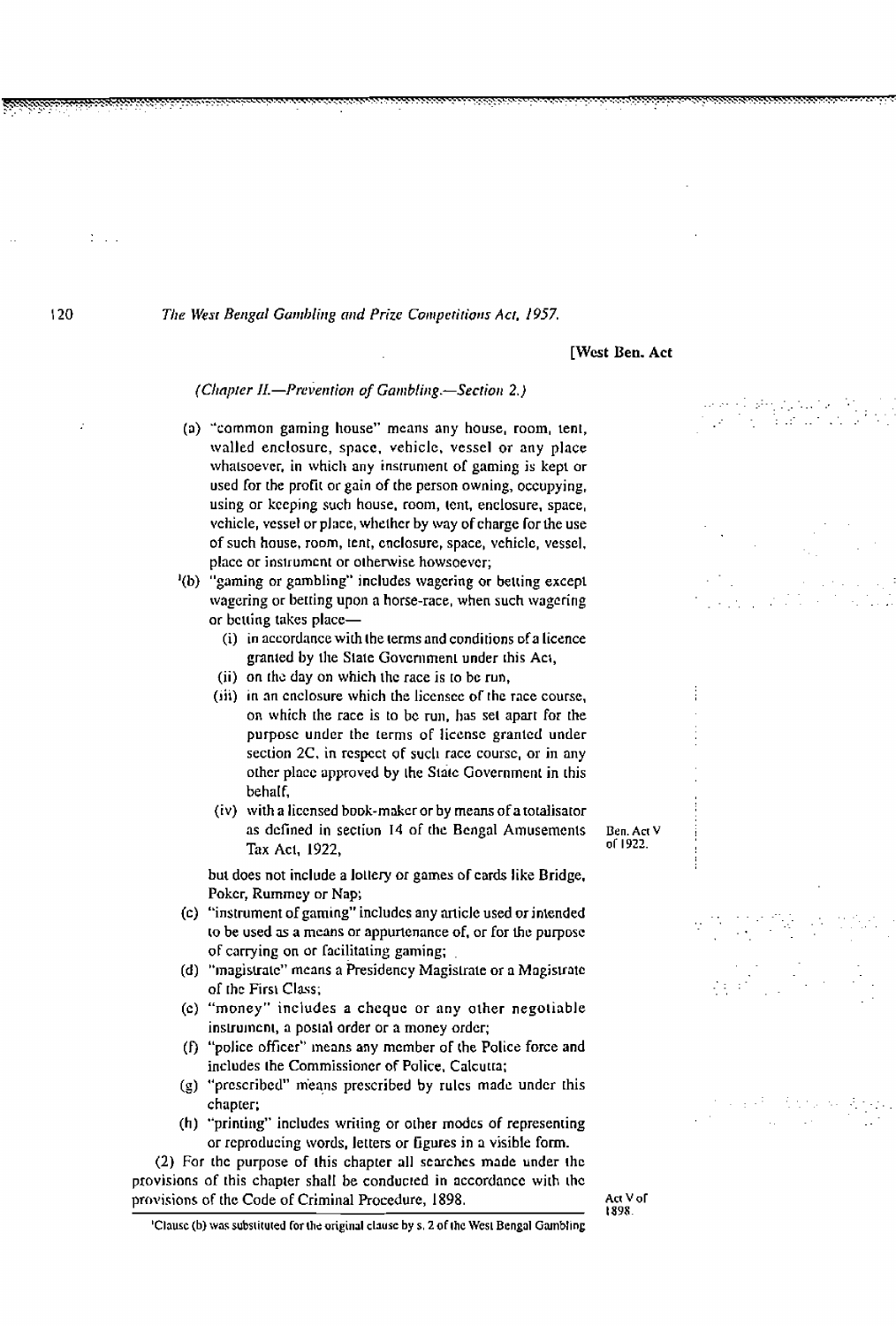## XXXII of 1957.1

(Chapter II.-Prevention of Gambling,-Sections 2A-2D.)

**'2A.** No racing **club or lhc** owner, **lessce** or occupier **of any race**course **shall conducl or control** horse-racing or **pony-racing without a liccnse** granlcd **in** [his behalf.

**l2D. The owner, lcssce** or occupicr ol any race-course **may** apply to thc **Statc** Governmcnl **for a** license **For** horse-racing or pony-racing on such race-course.

**'2C.** (I) **On an application made undcr scction** 2B. **thc State**  Government may granl liccnse subjccl ro **such** conditions **and for** such **period as it thinks fit or may refuse to grant a license.** 

**(2) The cnndilions subjccr to which a licensc** may be **granted may**  provide for-

- **(a) [lie payment of such licensc fcc as may** he **prescribed,**
- **(b) the amounl of slakes which** may be **allaltcd** for different **kinds ol horses or** ponics,
- **(c)** ~hc measures to **be laken for ~hc training of pcrsons lo becomc Jockcys,**
- (d) such other matters, whether directly or indirectly connected **wirh rhe** horse-racing **or** pony-racing for which, in [he opinion of the **S!alc Governmenr, iris** necessary or expedient lo **makc**  provisions in **the liccnsc.**

**(3) Tile State** Govcrnment **may nr** any dme **cancel** any license gn111cd undcr **this secrion in the** event **of** any **brcach OF** he **conditions subject to which it was granted.** 

(4) **Thc** lcrms and candilions **of such liccnsc shall** be **published in ~hc OIJic;uI Gnzefte.** 

**(5) The Sratc Govcmment may by such license authorise rhc liccnsec to grant, subject to such conditions as shall be specified by the State** Government in such license, a license to any book-maker to carry on his **busincss** or **vocation or lo act s** a **book-maker** or **turi commission agent in respect of** horsc-races **or pony-raccs** held **on a** racc **course.** The license to **tlle book-makcr may** be granlcd for such **period as he** licenscc **may**  think **fir; bur** in no cnse it shall **cxcced the** period **of license** granlcd **lo the** licenscc **by** [he **State Govcmrnenl.** 

*l***<sub>2</sub>D. (1) If any person or association of persons to whom a license has been granted under section 2C conlravencs any of the** provisions subjccl lo which such Iiccnsc **was granted, such person or** association **of persons shall be punishable** wilh fine **which may extend to** one **thousand rupecs.** 

**Pcndry Iw conlmvcntionol condition of**  license.

ncing **or,**  pony-racing **a ~vithout liw~lsc prohihilcd. Application ior liccnsc**  *ror* **how-**

**f lorn-**

racing.

**Grant or license** for **horse-minp**  or pony**ncing and unclllauon ofsuch license.** 

**<sup>&#</sup>x27;Sec~io~ls ?A to 1D** *wcrc* **inserted by s. 3 or thc Wcsl Bcngat Gambling and Rix**  Competitions (Amendment) Act, 1979 (West Ben. Act V of 1979).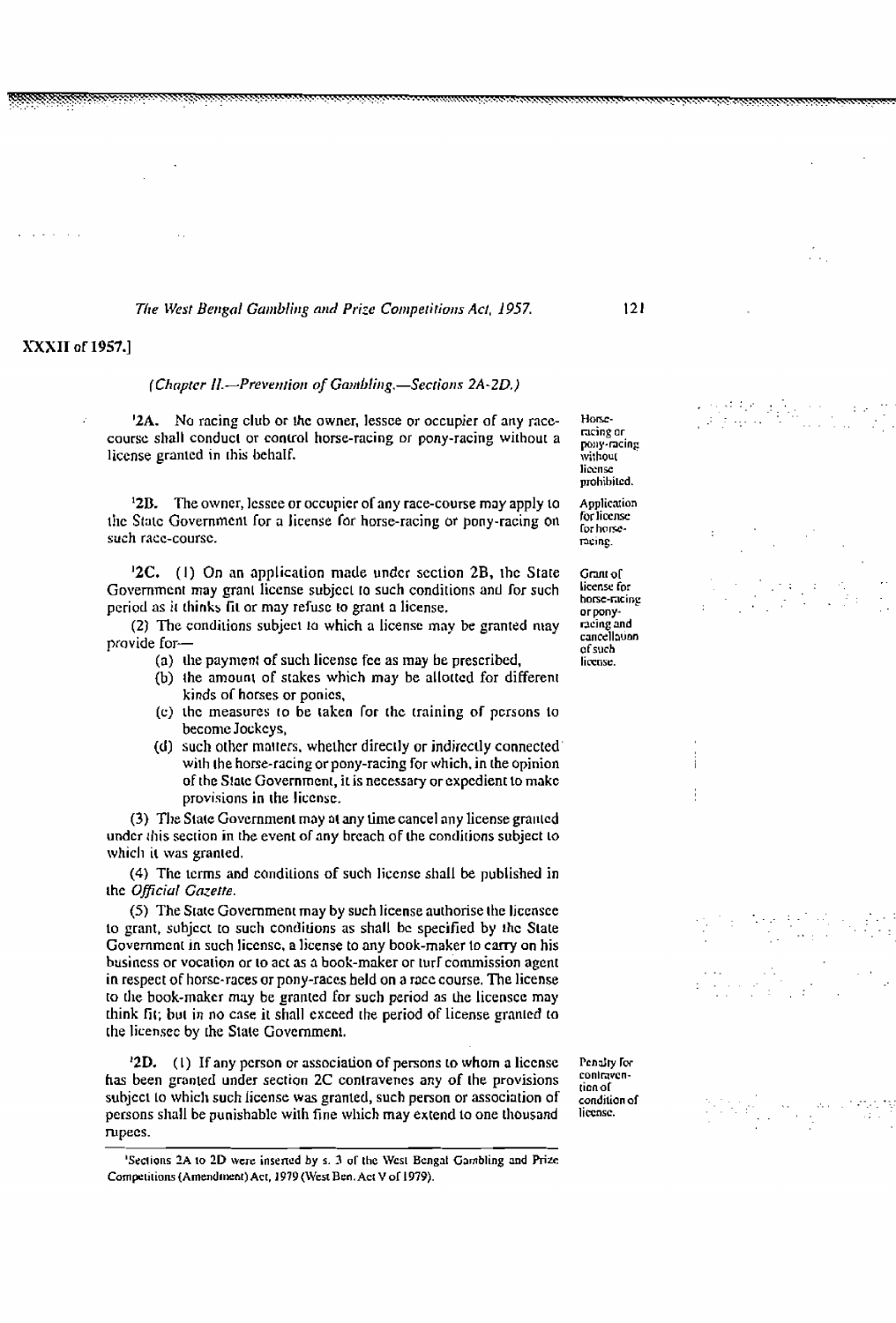122

The West Bengal Gambling and Prize Competitions Act, 1957.

## **[West Ben. Act**

(Chapter II.--Prevention of Gambling.-Sections 3, 4.)

(2) If any book-maker to whom a license has been granted by a licensee in pursuance of the provisions of sub-section (5) of section 2C contravenes any of the conditions subject to which such license was granted, he shall be punishable with fine which may extend to one thousand rupees.

3. Whoever, being the owner or occupier or having the use of any house, room, tent, walled enclosure, space, vehicle, vessel or any place whatsoever, opens, keeps, or uses the same as a common gaming house;

and whoever, being the owner or occupier of any such house, room, tent, walled enclosure, space, vehicle, vessel or place as aforesaid, knowingly or wilfully permits the same to be opened, occupied, used or kept by any other person as a common gaming house;

and whoever has the care or management of, or in any manner assists in conducting the business of any house, room, tent, walled enclosure, space, vehicle, vessel or place as aforesaid opened, occupied, used or kept for the purpose aforesaid;

and whoever advances or furnishes money for the purpose of gaming with persons frequenting such house, room, tent, walled enclosure, space, vehicle, vessel or place as aforesaid;

shall be punishable on conviction, with fine <sup>1</sup>[with rigorous imprisonment for a term which may extend to three years but shall not be less than six months and with fine which may extend to two thousand rupees].

Penalty for being found in common gaming bouse.

4. Whoever is found in any house, room, tent, walled enclosure, space, vehicle, vessel or any place referred to in section 3 playing or gaming with cards, dice, counters, money or other instruments of gaming, or is found there present for the purpose of gaming, whether playing for any money, wager, stake or otherwise, shall be punishable, on conviction, with fine <sup>2</sup> [with rigorous imprisonment for a term which may extend to three years but shall not be less than three months and with fine which may extend to five hundred rupees];

and any person found in any common gaming house during any gaming or playing therein shall be presumed, until the contrary be proved, to have been there for the purposes of gaming.

in 1911.<br>Tanzania

ż,

Penalty for owning or keeping or having charge of common ganúng house.

The words within the square brackets were substituted for the words "not exceeding five hundred rupees or with imprisonment for a term not exceeding three months or with both" by s. 2 of the West Bengal Gambling and Prize Competitions (Amendment) Act, 1978 (West Ben. Act XLIV of 1978).

The words within the square brackets were substituted for the words "not exceeding two hundred rupees or with imprisonment for a term not exceeding one month or with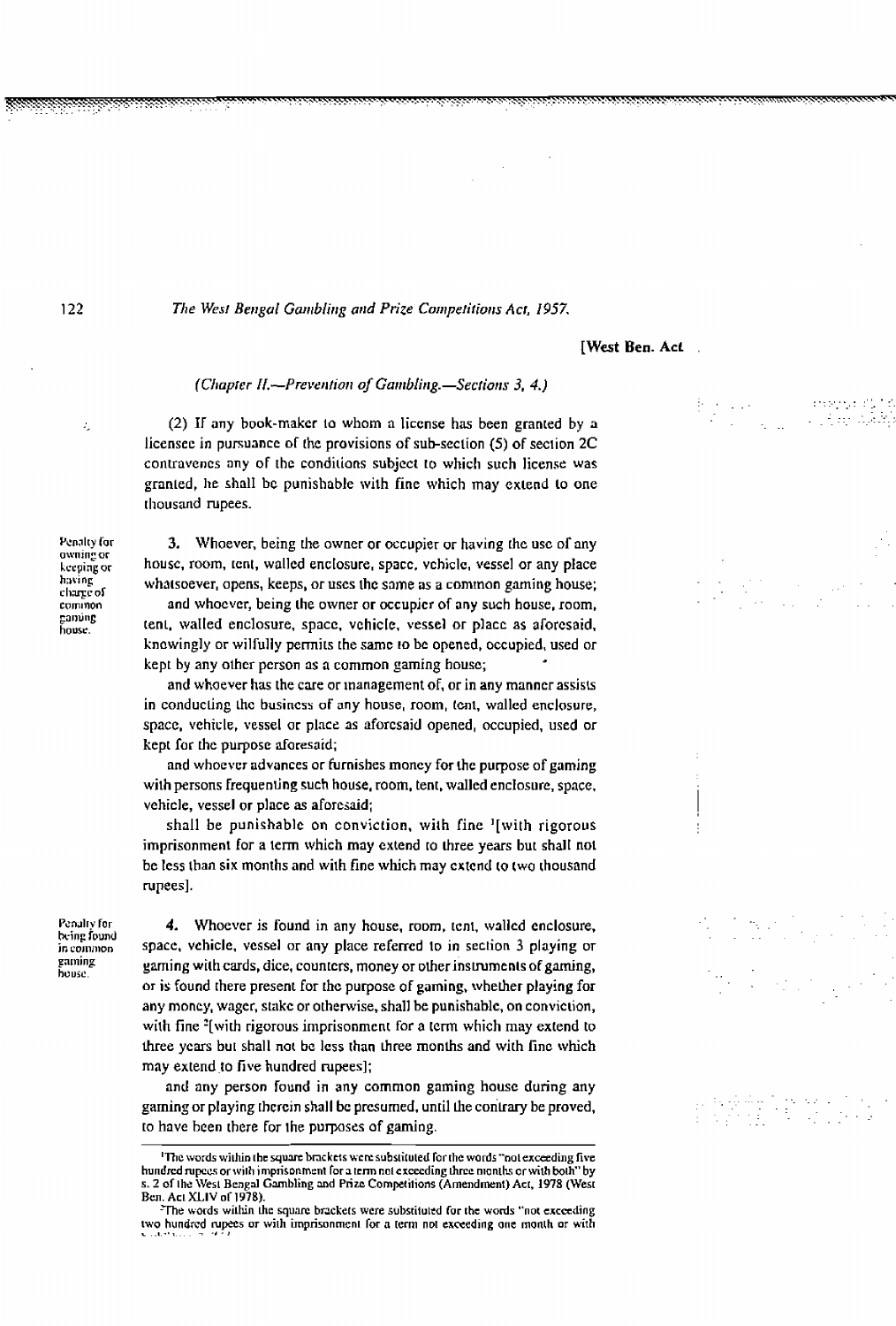## *Tllc \Vest Betrgal Garrrblirrg atzd* **Prize** *Corrrpetitiotzs* **Act,** *1957.*

## **XXXII of 1957.1**

#### (Chapter II.—Prevention of Gambling.—Sections 5-7.)

**5. (1)** It shall be lawful for any police officer not below the rank of **Powerto Property** Sub-Inspector, lauthorised by the State Government in this behalf by<br>general or special order in writing, to enter, if necessary, by force, with police to general or special order in writing, to enter, if necessary, by force, with police to such assistance as he considers necessary, by night or by day, any house, search, room, tent, walled enclosure, space, vehicle, vessel or place referred to in section 4, which he has reason to suspect, is being used as a common gaming house, **and** may take into custody all persons whom he **finds**  therein, **whcrlicr** or not such persons may be then aclually gaming;

and **may** sseizcall inslrurnenrs of gaming, and all moneysand securities for money, and arlicles of valuc, reasonably suspected to **havc becn** used or intended to be used for the purpose of gaming, which are found therein; **and** may search all **parls** of the house, room, tent, walled enclosurc, space, vehicle, vessel or place **which** he **shall have** so enrered, **when** hc has reason to believe that **any** instruments of gaming are concealed therein, and also the persons of those, whom he so takes into custody; - and may **scizc** and rake possession of all insrrumcnrs of **gaming found** 

' upon such **search.** 

. (2) All **pcrsons** taken inlo custody under sub-section (I) **shall** be produced before the nearest magistrate within a period of twenty-four hours of taking into custody excluding the lime necessary for the journey from the place of taking into custody to the court of the magistrate.

*6.* When **any** cards, **dicc,** gaming-lablc, cloth, boards or olher instruments of gaming are found in any house, room, tent, walled enclosurc, space, vellide, vessel or **any** place wharsoever, entered or searched under section 5 or about the person of any of those who are found therein, it shall be evidence, until the contrary be proved, that such horse, room, tent, walled enclosure, space, vehicle, vessel or place is used as a common gaming house and that the persons found therein wcrc **prcscnr thcrc** for thc purpose of gaming, nllhough no gaming or playing was actually seen by the police officers.

*If any person found in any common gaming house entered by Penally for direction 5 upon being arrested by such police signifialse* any police officer under section 5 upon being arrested by such police subjected **and a suppleme** and **property** officer or upon being brought before any magistrate, refuses or neglects address. officer or upon being brought before any magistrate, refuses or neglects to **give** his **name** and address or gives **any** fahe name or address on being so required **by-any** such rnagislrale or police pfficer,

he shall, on conviction, be liable to imprisonment for a term not exceeding one month or to fine not exceeding five hundred rupees **or**  with both, together with such costs as to the convicting magistrate may **appcar** reasonable, and in **defaull oF** payment of fine, if **any,** also to imprisonn~ent **for** a term **nor** exceeding one month.

**Ending cards, clc., in swp~.ctcd houscs to be evidence** that **rhcy an:**  comn **gaming housc.** 

**<sup>&#</sup>x27;For norificarion aurhorising ewry policc oficcr of or above [he mk of Sub-lnsprcror of Police to exercise all the powers specified in section 5(1) of the Act, see notification** No. 5692<sup>e</sup>-P1JP2A-16/59, dated 17.12.60, published in the *Calcutta Gazette* of 1960, **Pan I, pqr 4031.**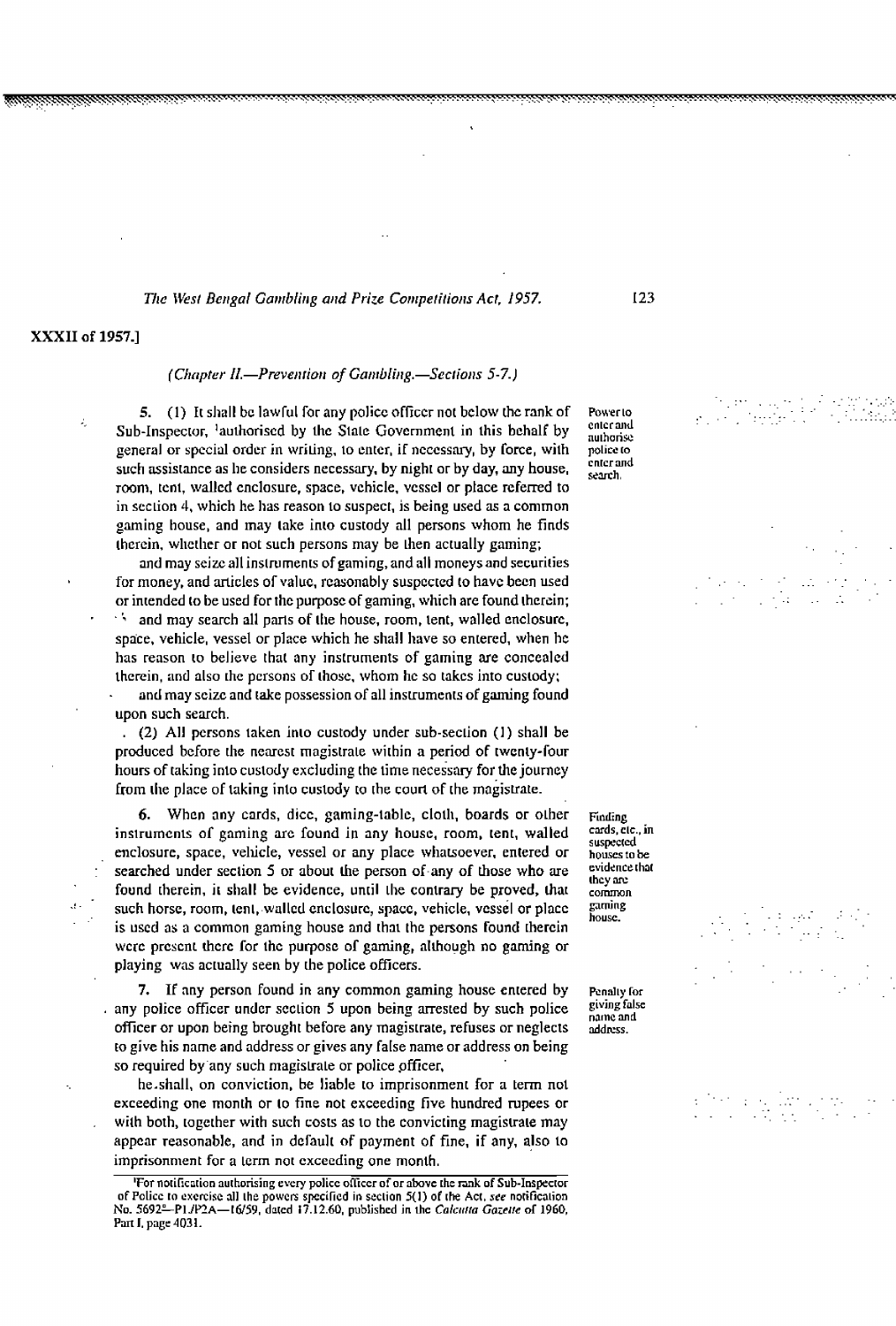124

*The West Bengal Gambling and Prize Competitions Act, 1957.* 

#### **[West Ben. Acl**

#### (Chapter II.-Prevention of Gambling.-Sections 8-10.)

Destruction **of insliu-**Iilenrs **of**  gaming and **pnymsnl of rcward** to **inrom~srs.** 

**8. 011 convicrion OF any pcrson for keeping** or **using any common gaming house. or being present** therein **for thc purpose of gaming, the convicting magiskite may order all the ins[rumcnls of gaming round ~hcrein to** bc **destroyed, and may also order all or any of the securities for moncy. and olhcr articlcs scizcd,** not **being insmurnenls** of **gaming, to bc sold and convened into money, and ~111: proccds thereof with all moneys**   $s$ eized therein to be forfeited; or in his discretion, may order any part **[hereof ID be returned to the persons appearing to have been severalIy rhcreinlo enlit led;** 

**he may also order** that **a portion not exceeding one-fourth** of any fine **levied under** sec~on **3** or **section 4 or any porlion** ofthe **moneys** or **proceeds of anicles seized and ordered** to **bc forrcitcd** under **[his section, shall** be **paid as reward lo any pcrson, whosc information and assistance had conlribured to [he detecrion of the offence and scizurc of [he moneys and**   $a$ **rticles** aforesaid.

Proof of playing for stakes unnecessary.

Gaming and **sclli11~ birds**  and animals **<sup>10</sup>light in public SIUE.** 

**9.** It shall not be necessary, in order to convict any person of kceping a common **gaming housc, or of bcing concerned in the management of any common gaming** house, **to prove ha1 any pcrson found playing herein at any game was playing for any moncy, wager** or **slakcr.** 

**'10. A police officer may arrest withoul warrant any pcrson found**  in any public market, fair, street or thoroughfare or any place to which **thc public have** or **are permitted to have access, gaming with cards, dice,**  counters, **moncy** or **olhcr inslruments of gaming,** 

**or any person, setting, for the purpose of gaming, any birds or animals**  lo **fight in any public market,. fair, street or thoroughfare or any** placc **to which** thc **public havc or 'uc pcrmittcd to have access,** '

**or any pcrson thcrc prcscnt, aiding and abetting such public fighling of birds and aminals.** 

**Such person, when arresled, shall be produccd** bciorc **the nearest**  magistrate within a period of twenty-four hours of such arrest excluding **thc [imc ncccssary for** fit **journcy horn** the place of mest **to [he courl of ~hc magisua~c and upon conviction shall be punishable wilh fine not exceeding two hundred rupccs or with imprisonment for a** lerm not **exceeding one rnonlh or with both,** 

**and such police oficer may seize all instrumcnls of gaming and all moneys and securjries far** money, **and all birds and animals found** and **reasonably** suspected to be used for the purpose of gaming in such public **markel, fair, slreet. thoroughfare or place or on** he **person** of **hose whom**  he **shall so arresr, and lhc mngistratc may, on conviction of [he orender, order such instruments to be forthwith destroyed and such birds and animals** lo **be sold and** the **proceeds thereof with** alI **moneys seized herehorn to bc forrcircd.** 

**<sup>&#</sup>x27;Section 10 wx subs~i~u~ed for thc origind scction by s. 2 ofihe Wesr Bcngnl Ganlbling ..A ~-~,~~r;l:~~~ IA.~~~A~~~~~~ A-P vn-17 III~F~ n..n** *.IF,* **IT -r ID-I~I**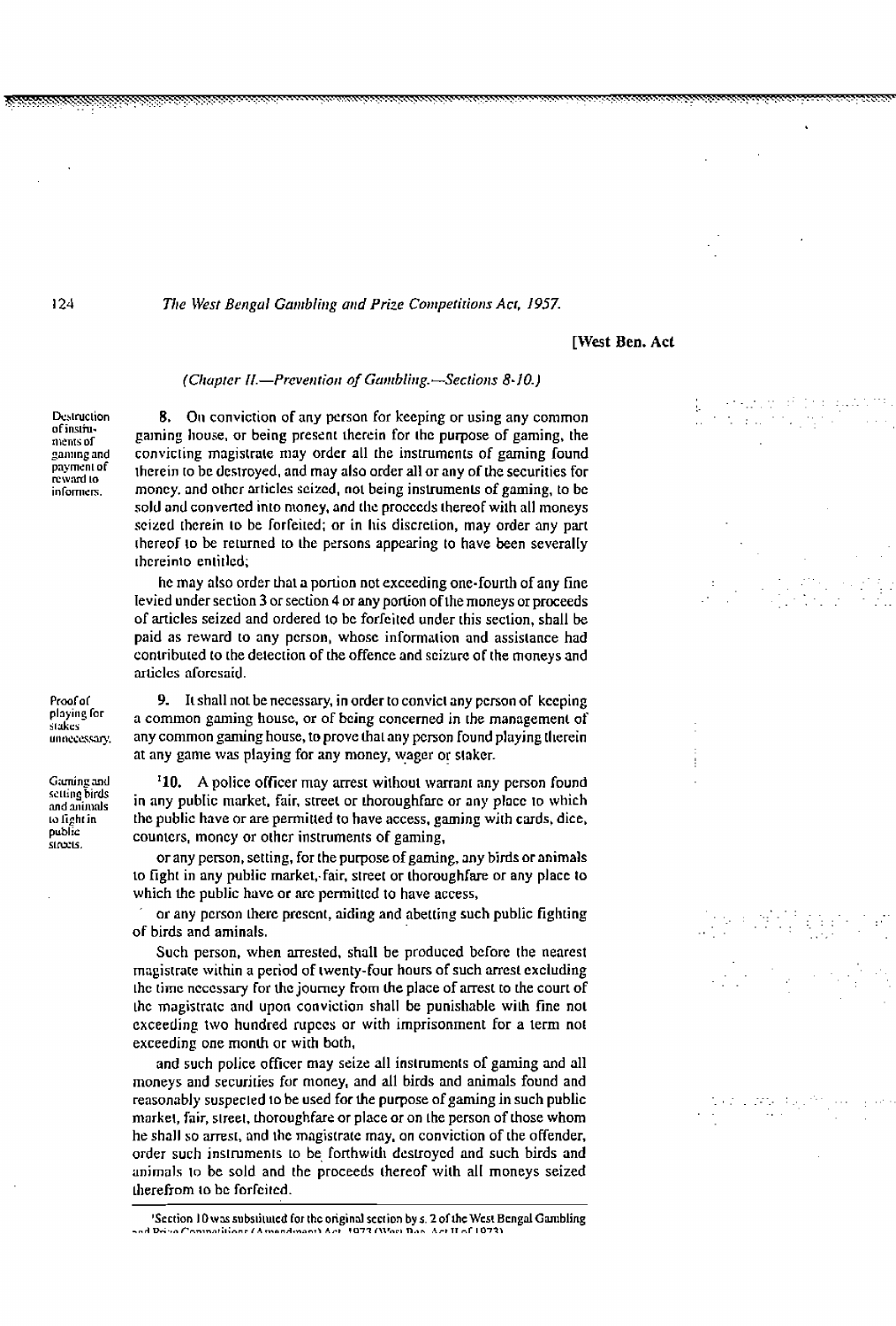## **XXXlI of 1957.1**

#### *(Chapter II.-Prevention of Gambling.-Sections 11-14.)*

**11. A policc officcr may arrcst wirhoul warrant any pcrson who**  prints, publishes, sells, distributes or in any manner circulates any **newspaper, news-sheet or other document or any news or informarion**  with the intention of aiding or facilitating gaming;

**and any policc officer may cntcr and scarch any place for thc** purposc **of seizing, and may scizc all things reasonably suspcc~cd 1'0 bc uscd or ro be intended to bc uscd for** [he **purpose** arorcsaid.

**All persons takcn in cusrody as aforesaid shall** bc **produccd bciorc the nearesl magistrale wilhin a pcriod of rwenty-hours of such arrest excluding rhc tirnc necessary for** he **journey from the place of mesL to**  the court of the magistrate.

Each **of** all **such pcrsons shall bc punishablc, on convicrion, wirh**  fine not exceeding two hundred rupecs or with imprisonment for a term **not exceeding onc month or wilh bolh.** 

**12. Nothing in this** chapter **shall apply ro any game of mere skill whcrcvcr playcd:** 

Provided **hat when such game is played in a public markel, fair, carni\ral or street** or **in any place where the public may havc acccss, a permit from the Commissioner of Police, in Calculta or the District Magislrarc or the Sub-divisional Magistrate elsewhere, shall be obtained firsl, by** !he **organiser thereof, or payment** of **such fee as may be prescrihd.** 

**Any pcrson conrravening the provisions of this section shall** be **punishable, on convicrion wirh fine no! exceeding one hundred rupees**  or with imprisonment for a term not exceeding one month or with **borh.** 

**13. Any person who shall have been concerned in gaming lcnding ro, and who shall be examined as a witness before a magisvale in rcspcct of,** the rial **of any person For a breach OF any of the provisions of lhis chapter and who upon such examinarion shall makc lruc and railhful discovery** to the best of his knowledge of all things as to which he shall be so examined, and who shall thereupon receive from the said magistrate **a certificate in wiring to** that **cficcl, shall be frced from all prosecurions under** the provisions of this chapter for anything done before that time in **rcspcct of such gaming.** 

**14. OITenccs punishablc under lhis chapler shall** be **triable by any magistsale having jurisdiction in [he place where the offence is** commitled.

**BUI such magistrate shall be restrained within** ihe **limirs of his jurisdic~ion under he** Code **of Criminal Procedure as to thc amount of fin- nr in~nricnnmmnt hr mnv inflirt** 

**Po\vcroF**  police officer **ro** enter and<br>arrest **pnons. who prinr. publish crc.. rnJi[cm rrlming ro**  gaming.

**Exemption oigme or skill.** 

> Indemnity of witnesses.

Offences by whom triable.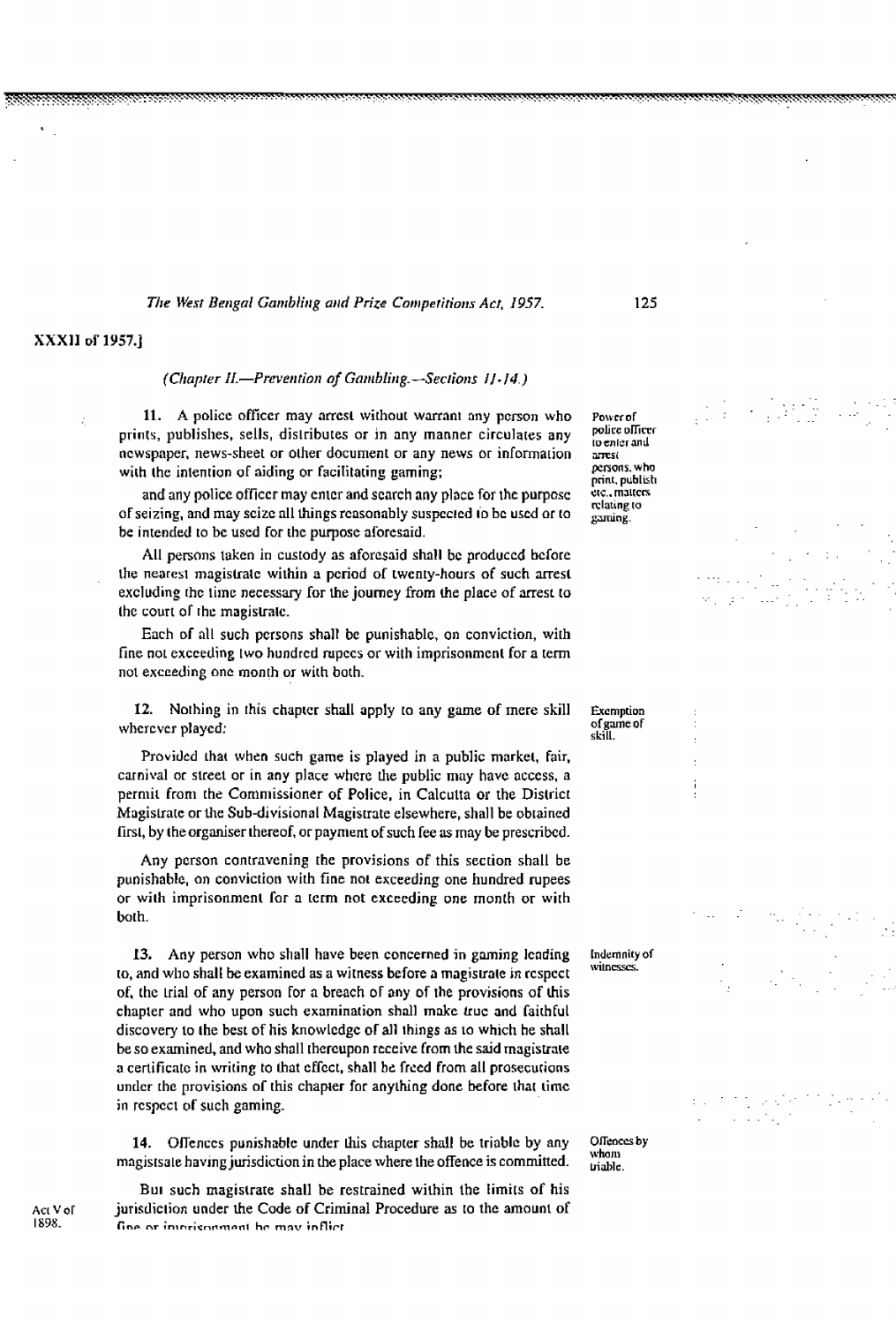## [West Ben. Act

## (Chapter II.-Prevention of Gambling.-Sections 15-18.-Chapter III.-Control and Regulation of Prize Competitions.-Section 19.)

Penalty for subsequent offence.

Protection of

action taken

under this

make rules

this chapter.

for the purposes of

chapter, Powerto

÷

15. Whoever, having been convicted of an offence punishable under this chapter, shall be guilty of any such offence, shall be subject, for every such subsequent offence, to double the amount of punishment with which he would otherwise have been punishable for the same, '[provided that he shall not be punishable in any case with rigorous imprisonment for a term not exceeding three years and with fine not exceeding four thousand rupees.]

16. No suit, prosecution or other legal proceeding shall lie against any officer of the Government for anything which is in good faith done or intended to be done under this chapter.

17. (1) The State Government may, by notification in the Official *Gazette* and after previous publication, make <sup>2</sup>rules for carrying out the purposes of this chapter.

(2) In particular and without prejudice to the generality of the foregoing power such rules may provide for any matter which is to be or may be prescribed under this chapter.

Repeal.

- 18. The following enactments are hereby repealed:-(a) The Bengal Public Gambling Act, 1867;
	- (b) The definitions of "gaming", "instruments of gaming" and "common gaming house" in section 3, and sections 44, 45, 46, 47, 48, 49, 50, 50A and 51 of the Calcutta Police Act, 1866;
	- (c) Sections 10, 11, 12, 13, 14, 15, 15A and 59 of the Howrah Offences Act, 1857.

#### CHAPTER III.

#### **Control and Regulation of Prize Competitions.**

Definitions.

19. In this chapter, unless the context otherwise requires,-(a) "licensing authority" means any officer or authority appointed by the State Government, by <sup>3</sup>notification in the Official Gazette, for the purpose of granting licenses under this chanter;

'The words within the square brackets were substituted for the words 'provided that he shall not be punishable in any case with fine exceeding one thousand rupees or with imprisonment. for a term exceeding one year or with both" by s. 4 of the West Bengal Gambling and Prize Competitions (Amendment) Act. 1978 (West Ben, Act XLIV of 1978).

'For notification relating to appointment of the Deputy Secretary, Home (Police) Department as the licensing authority for the granting licenses under Chapter III of the Act, see notification Np. 1758-PL/PIE-16/59, dated 18.4.59, published in the Calcutta Gazette of 1959, Part I, page 1642

**Ben. Act II** of 1867.

Ben. Act IV of 1866.

XXI of 1857.

For the West Bengal Gambling Rules, 1958, see notification No. 1173-PL, dated the 24.3.58, published in the Calcutta Gazette, Extraordinary of 1958, Part I, page 1098.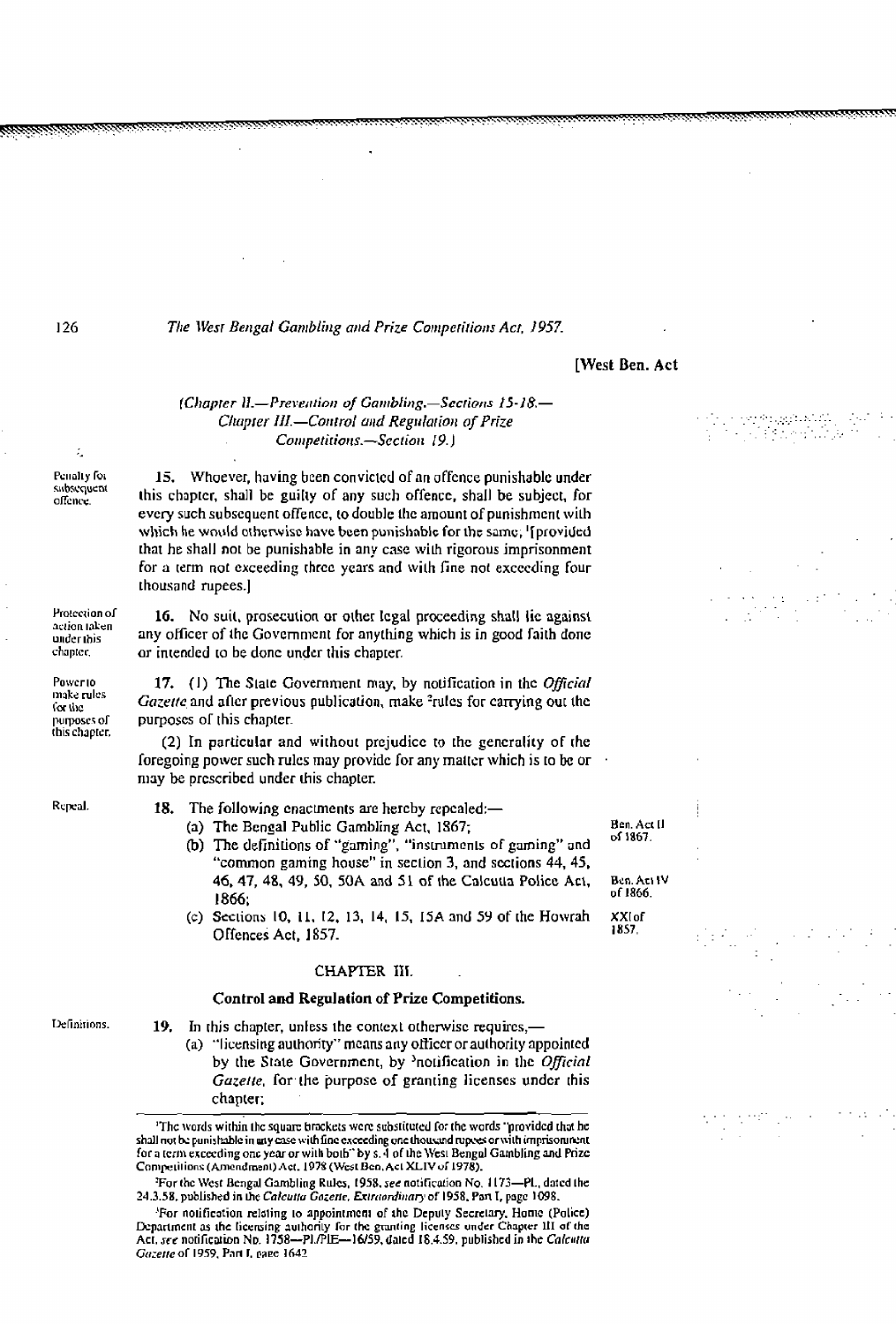## **XXXII of 1957.1**

## (Chapter III.-Control and Regulation of Prize Competitions.-Sections 20-23.)

- **(b)** "moncy" **includes** a **chcquc** or any other ncgotioble inslrumcnt, postal order **or moncy** order;
- (c) "prcscribcd" **rncans** prescribed by **rulcs made** under this **chapter;**
- (d) **"prizc** competition" mcans nny compelition (wherher called a cross-word prize compctition, a **missing-word** prize comptiition, a **piclurc** prize compctidon or **by** any **othcr name**  whatsoever, whether of a similar nature or not) in which prizes arc ofrcrcd **far** [he solulion OF **any puzzle bascd** upon [he building **up, arrangement,** combination or permulation, of lellers, words or **figures.**
- 20. For the purposes of this chapter,
	- **tlon.** (a) references to printing shall **bc** construed as including rclcrcnccs **lo wiring and** orher **nlodcs** of **rcpresentiq** or reproducing lerters, words or figures **in a visiblc form; and**
	- (b) docurncnts or other matters shall be deemed to bc **distributed <sup>i</sup><sup>F</sup>they are** distribulcd to persons or **places wjrhjn** or oulsidc the area or areas in which this chapter is in force and the **word** "distrihurion" **shall bc conslrued** accordingly.

**21.** NO person shall promote or conduci any prize cornpelilion **in Prohibilion**  which the total value of the prize or prizes (whether in cash or otherwise) <sup>ot prize</sup><br>to be offered in any month exceeds one thousand rupees or in which the where the to **bc offered** in any month **cxceeds** one rhousand rupees or in which the **whcrcthc number of entries exceeds two thousand.** 

**22.** Subject to the provisions of section 21, no person shall promote Licensing of **conduct** any prize competition in which the total value of the prize or  $\frac{\text{prime}}{\text{max}}$ or conduct any prize competition in which the total value of the prize or **prize-**<br>prizes (whether in cash or otherwise) to be offered in any month does not where the<br>exceed one thousand rupees unless he has obtained in th **cxceed one thousand rupees unless he has obtained in this behalf a licence prize office** does not granted in accordance with the provisions of this chapter and the rutes *creed* one<br>misde thereunder made thereunder.

**23. (1)** Every person desiring to obtain a licence referred to in **Licences for cannot** *prize* section 22 shall make an application in writing to the licensing authority *prize* competitions, in such form and manner as may be prescribed.

(2) On (be rcceipl of **such :~pplication, thc** licensing **au** thoriry, **arler ~naking such** inquiry **as** it considers ncccssary, **shalI, by ordcr in** writing, eihcr grant **thc** licence applied for or rcruse **to gram Lhc Iiccnce.** 

(3) Whcrc the **licensing** authoriry rcfuses **10 grant** a **liccncc** it **shall**  record a brief statement of the reasons for such refusal and furnish a

**cxcmd~ one thousand rupccs a**  mcmlh.

rupees a month.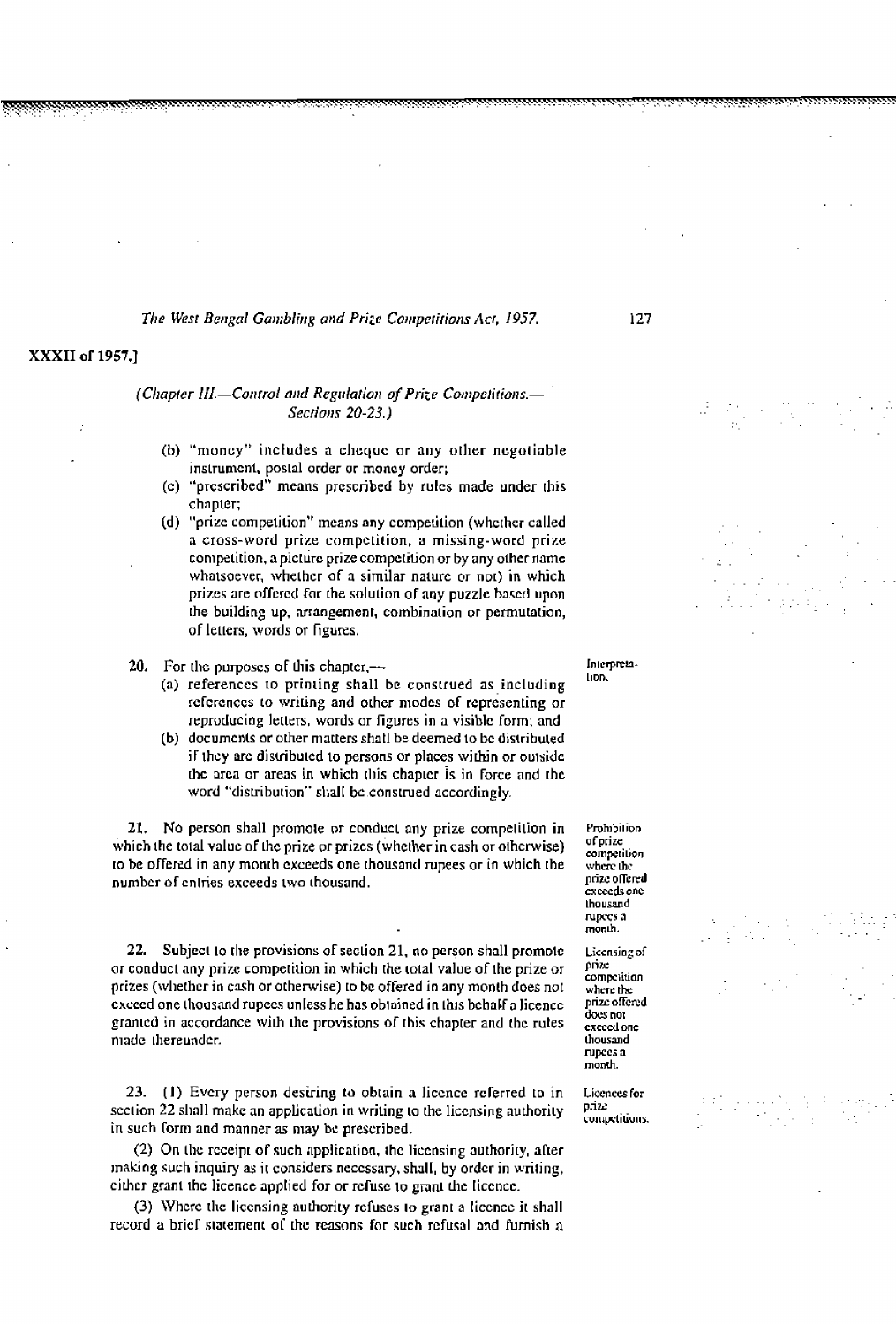### **[West Ben. Act**

## (Chapter III.--Control and Regulation of Prize Competitions.-**Sections 24-27.)**

(4) The fees on payment of which, the period for which, the conditions subject to which, and the form in which, a licence may be granted shall be such as may be prescribed.

Promoters of prize coinnetitions 10 keen accounts and submit the saine to the licensing authority.

Powerto cancel or suspend licences.

24. Every person who promotes or conducts a prize competition in accordance with the provisions of this chapter and the rules made thereunder shall keep accounts relating to such competition and submit to the licensing authority a statement of accounts in such form and at such intervals as may be prescribed.

25. (1) The licensing authority may, after giving the holder or any licence a reasonable opportunity of being heard, cancel or suspend the licence on any one or more of the following grounds, namely:-

- (a) that there has been a breach of any of the conditions subject to which the licence was granted;
- (b) that the holder of the licence has contravened any of the provisions of section 24.

(2) Whenever a licence is cancelled or suspended the licensing authority shall record a brief statement of the reasons for such cancellation or suspension and furnish a copy thereof to the person whose licence has been cancelled or suspended.

Penalty for promoting or conducting any prize competition in contravention of the provisions of sections 21 and 22.

Penalty for failure to keep and subinit accounts.

26. If any person promotes or conducts any prize competition in contravention of the provisions of section 21 or section 22, he shall on conviction be punishable with imprisonment for a term which may extend to three months, or with fine which may extend to one thousand rupees, or with both.

27. If any person liable under section 24 to keep accounts or to submit statements of accounts fails to keep accounts or to submit statements of accounts as required by that section or keeps accounts or submits statements of accounts which are false and which he either knows or believes to be false or does not believe to be true, he shall, on conviction be punishable with imprisonment for a term which may extend to one month, or with fine which may extend to five hundred rupees, or with both, but nothing contained in this section shall affect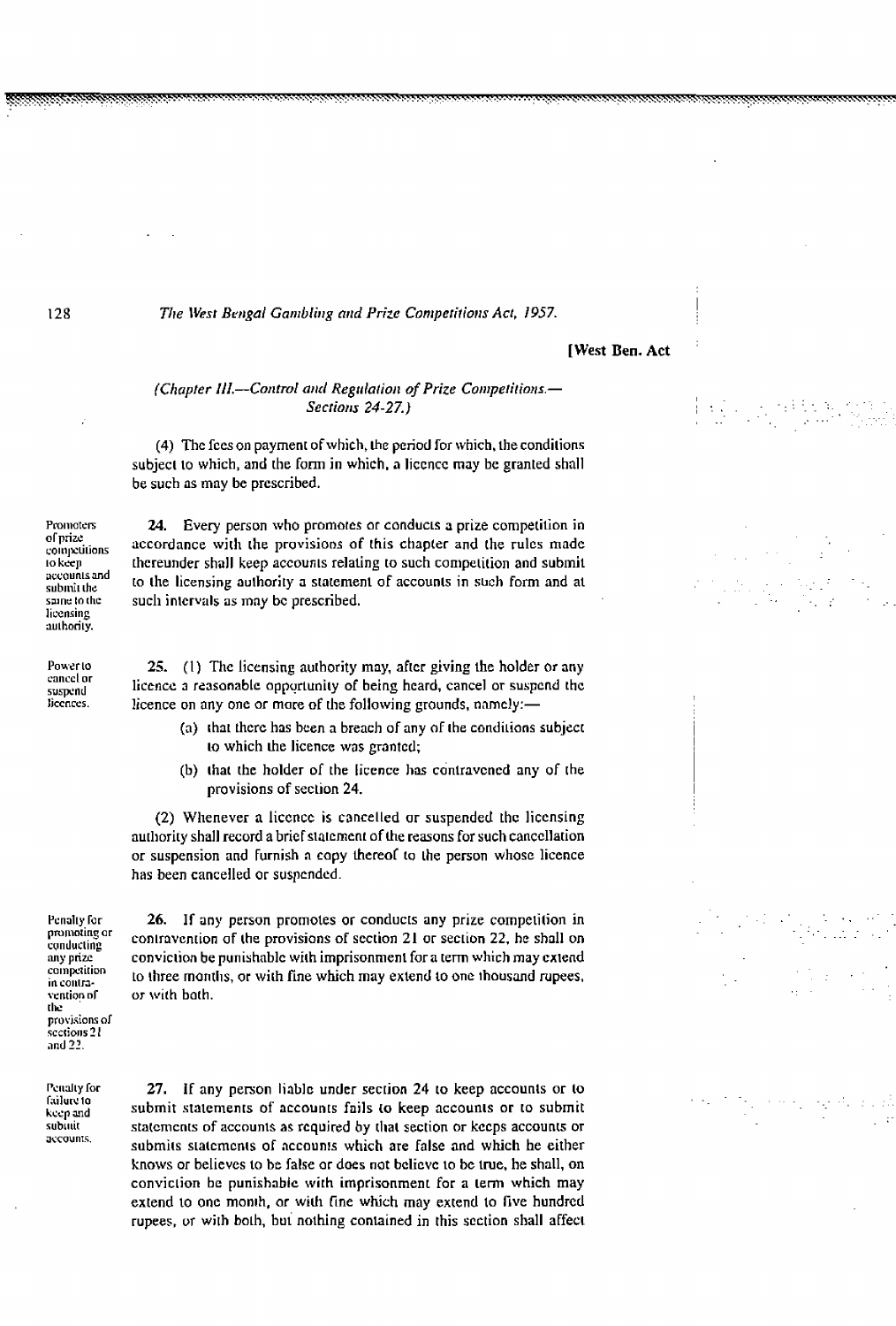## XXXII of 1957.1

## (Chapter III.-Control and Regulation of Prize Competitions.-**Sections 28, 29.1**

28. If any person with a view to the promotion or conduct of any prize competition except in accordance with the provisions of a licence under this chapter or in contravention of the provisions of this chapter or in connection with any prize competition promoted or conducted except in accordance with such provisions-

- (a) prints or publishes any ticket, coupon, or other document for use in the prize competition; or
- (b) sells or distributes or offers or advertises for sale or distribution, or has in his possession for the purpose of sale or distribution any ticket, coupon or other document for use in the prize competition; or
- (c) prints, publishes or distributes, or has in his possession for the purpose of publication or distribution,
	- (i) any advertisement of the prize competition, or
	- (ii) any list (whether complete or not) of prize winners in the prize competition, or
	- (iii) any such matter descriptive of, or otherwise relating to, the prize competition as is calculated to act as an inducement to persons to participate in that prize competition or any other prize competition; or
- (d) brings, or invites any person to send, into the area or areas in which this chapter is in force, for the purpose of sale or distribution, any ticket, coupon or other document for use in, or any advertisement of, the prize competition; or
- (e) sends, or attempts to send, out of the area or areas in which this chapter is in force, any money or valuable thing received in respect of the sale or distribution of any ticket, coupon or other document for use in the prize competition; or
- (f) uses any premises, or causes or knowingly permits any premises to be used, for purposes connected with the promotion or conduct of the prize competition; or
- (g) causes or procures or attempts to procure any person to do any of the abovementioned acts,

he shall on conviction be punishable with imprisonment for a term which may extend to three months, or with fine which may extend to five hundred rupees, or with both.

29. (1) If any person guilty of any offence under this chapter is a company, every person who, at the time the offence was committed was in charge of, and was responsible to the company, as well as the company, shall be deemed to be guilty of that offence and shall be liable to be  $\mathbf{I}=\mathbf{I}$  ,  $\mathbf{I}=\mathbf{I}$  ,  $\mathbf{I}=\mathbf{I}$  ,  $\mathbf{I}=\mathbf{I}$  , in the category and an

Offences by Corporations.

Penalty for other offences in connection with prize. competitions.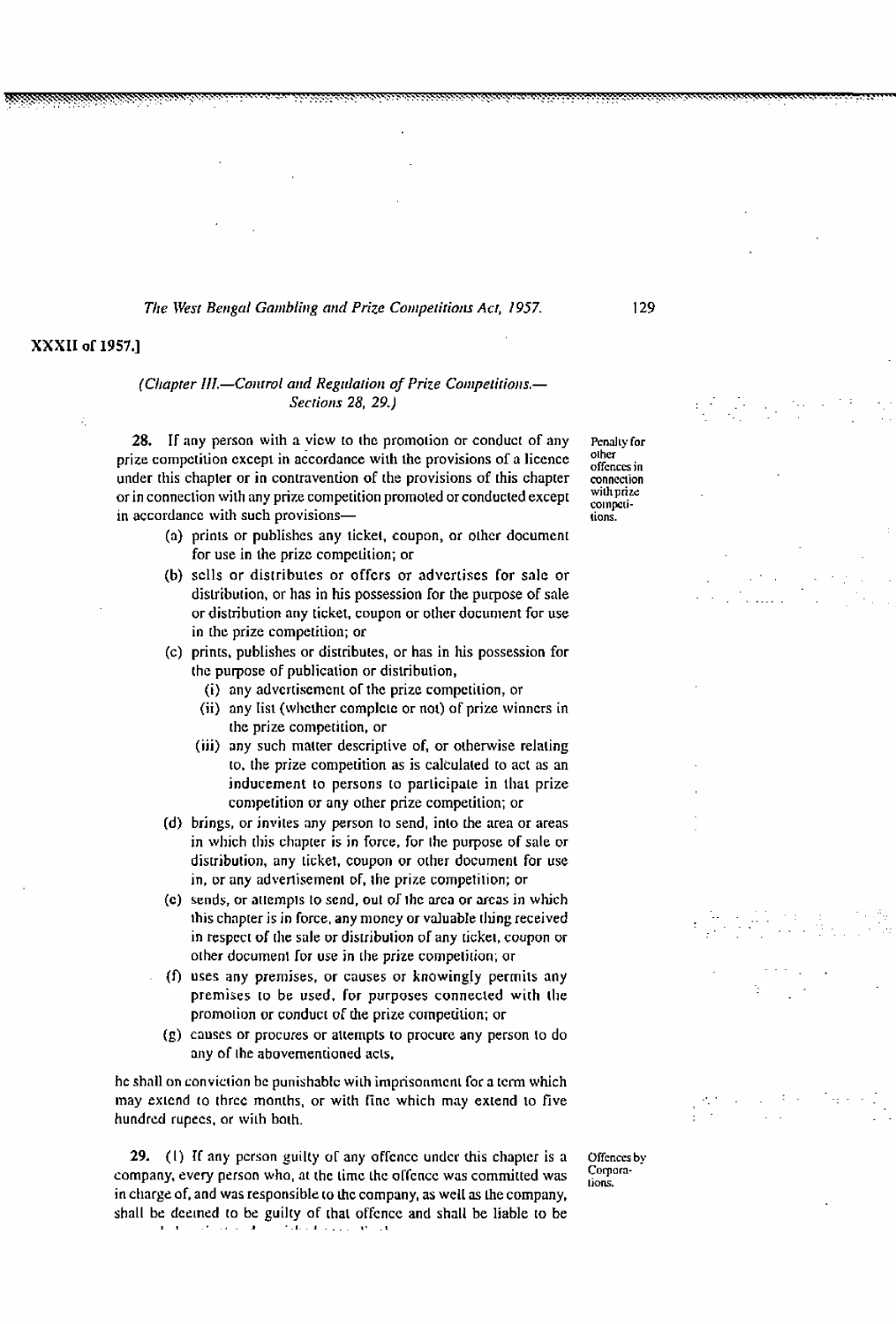## **IWest Ben. Act**

## (Chapter III.-Control and Regulation of Prize Competitions.-Sections 30, 31.)

Provided that nothing contained in this sub-section shall render any such person liable to any punishment provided in this chapter if he proves that the offence was committed without his knowledge or that he exercised all due diligence to prevent the commission of such offence.

(2) Notwithstanding anything contained in sub-section (1), where an offence under this chapter has been committed with the consent or connivance of or is attributable to gross neglect on the part of any director, manager, secretary or other officer of the company, such director, manager, secretary or other officer shall also be deemed to be guilty of that offence and shall be liable to be proceeded against and punished accordingly.

*Explanation*.---For the purposes of this section,-

- (a) "company" means a body corporate and includes a firm or other association of individuals; and
- (b) "director" in relation to a firm means a partner in the firm.

30. The licensing authority may-

- (a) require any person promoting or conducting a prize competition to produce before it the accounts and other documents kept by such person or to furnish to it such other information relating to the prize competition as it may require;
- (b) inspect at all reasonable times the accounts and other documents kept by such person.

31.  $(1)$  It shall be lawful for any police officer not below the rank of Sub-Inspector <sup>t</sup>authorised by the State Government in this behalf by general or special order in writing,--

- (a) to enter, if necessary by force, whether hy day or by night, with such assistance as he considers necessary, any premises which he has reason to suspect are being used for purposes connected with the promotion or conduct of any prize competition in contravention of the provisions of this chapter;
- (b) to search the premises and the persons whom he may find therein:
- (c) to take into custody and produce before a magistrate all persons who are concerned, or against whom a reasonable complaint has been made or credible information has been received or a reasonable suspicion exists of their having been

'For notification telating to the authorisation of every police officer of or above the rank of an Assistant Commissioner of Police, in Calcutta, and a Deputy Superintendent of Police, elsewhere, to exercise all the powers specified in clauses (a), (b), (c) and (d) of sub-section (1) of section 31 of the Act, see notification No. 912 Pl., dated 17.3.58, multished

Powerol licensing authority to call for and inspect accounts and documents.

Power of entry and search.

130

ź.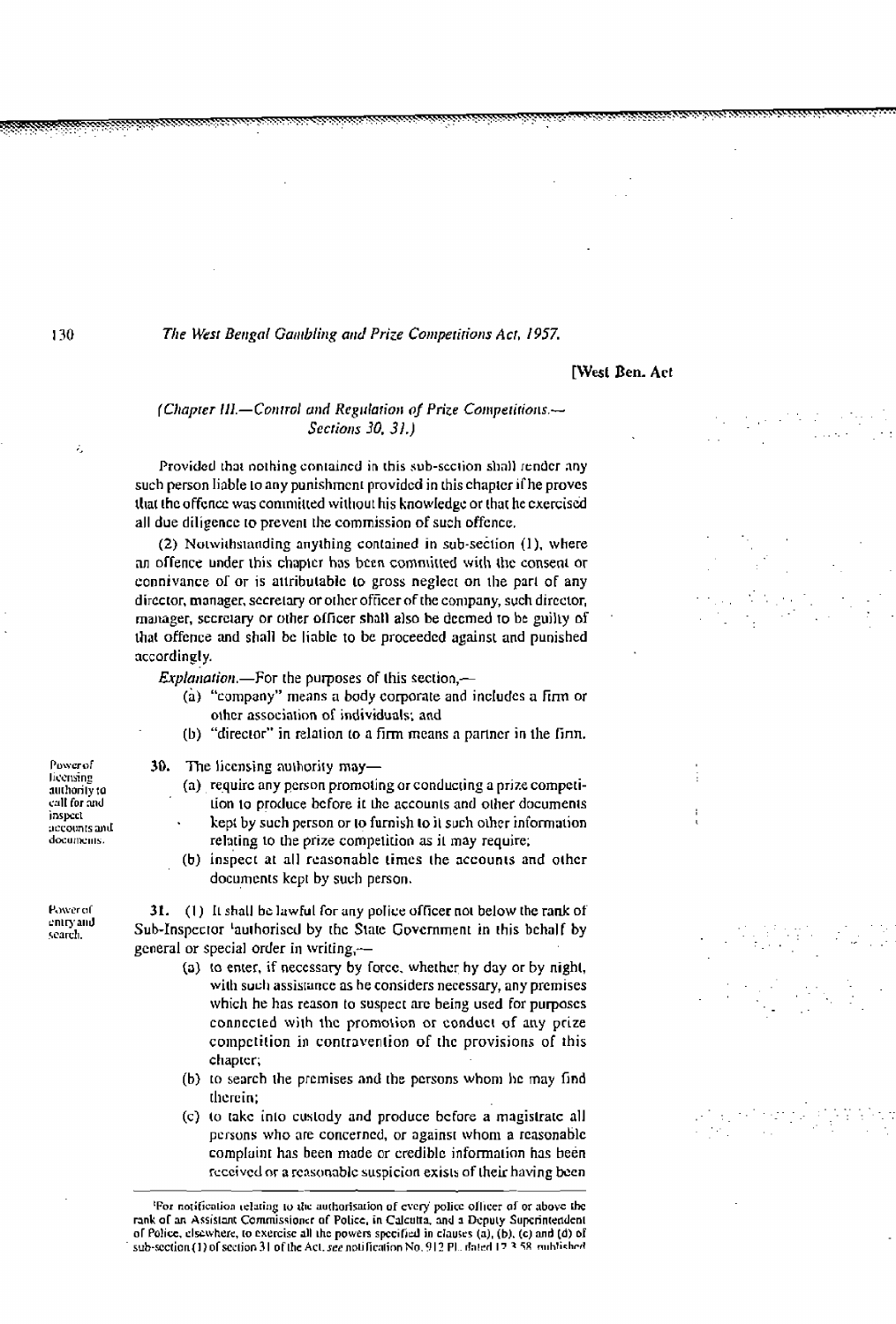## XXXII of 1957.1

## (Chapter III.-Control and Regulation of Prize Competitions.-Sections 32-37.)

concerned with the user of such premises for purposes connected with, or with the promotion or conduct of any prize competition in contravention of the provisions of thischapter; and

(d) to seize all things found therein which are intended to be used or reasonably suspected to have been used in connection with such prize competition.

(2) All searches under this section shall be made in accordance with the provisions of the Code of Criminal Procedure, 1898.

32. Where any newspaper or other publication contains any matter referred to in clause (c) of section 28 relating to any prize competition promoted or conducted in contravention of the provisions of this chapter or except in accordance with the provisions of a licence under this chapter the State Government may, be notification in the Official Gazette, declare every copy of such newspaper or other publication to be forfeited.

33. Any person aggrieved by the decision of the licensing authority refusing to grant a licence or cancelling or suspending a licence may, within such time as may be prescribed, prefer an appeal to the State Government and the decision of the State Government on such appeal shall be final.

34. The licensing authority and any other officer acting under this chapter shall be deemed to be public servants within the meaning of section 21 of the Indian Penal Code.

35. No court inferior to that of a Presidency Magistrate or a magistrate of the first class shall try any offence under this chapter.

36. No suit, prosecution or other legal proceeding shall lie against the licensing authority or any other officer of the Government for anything which is in good faith done or intended to be done under this chapter or the rules made thereunder.

37. (1) The State Government may, by notification in the Official Gazette, and after previous publication, make 'rules for carrying out the purposes of this chapter.

Forfeiture of newspapers and publications containing nnze competitions.

Appeals.

and other officers to be public servants. Jurisdiction

Licensing authority

to try offences.

Protection of action taken under this chapter.

Power to make rules.

Act XLV of

1860.

Act V of 1898.

<sup>&#</sup>x27;For the West Bengal Prize Competitions Rules, 1958, see notification No. 1172-PL, dated the 24.3.58, published in the Calcutta Gazette, Extraordinary of 1958. Part I,